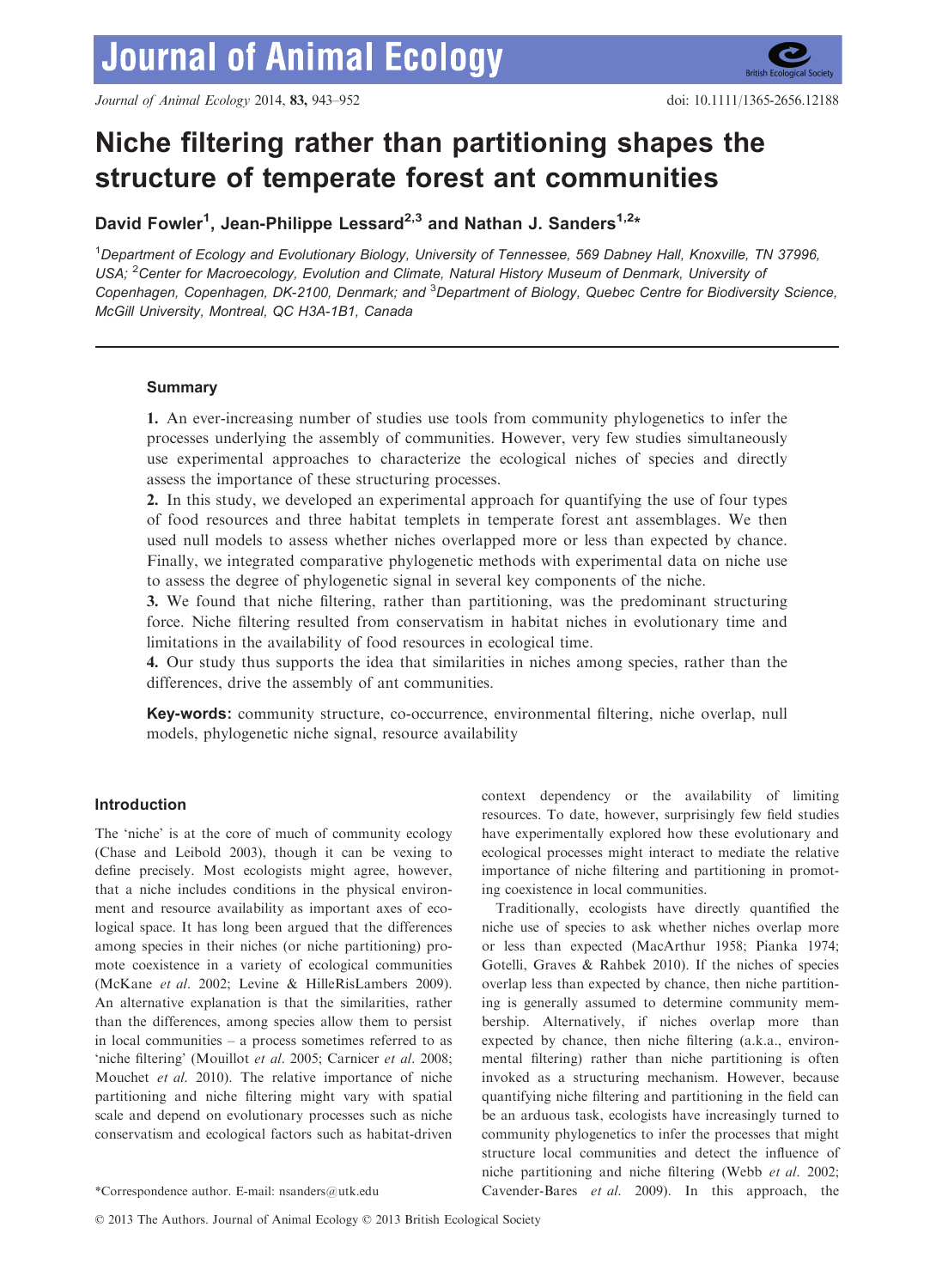phylogenetic distances among co-occurring species in local communities are compared with the phylogenetic distances among species in null communities that are constructed from sampling randomly from the regional species pool (Webb et al. 2002). The community phylogenetic approach, however, provides at best only indirect measures of the predominant structuring process and relies on the key assumption that niches are conserved (Losos 2008).

Niche conservatism posits that many ecological traits remain unchanged (or at least change slowly) through evolutionary time and, consequently, closely related species are ecologically more similar than are distantly related ones. Alternatively, if niches are evolutionarily labile, then there should be no or very little correlation between ecological similarity and phylogenetic distances among species. A handful of (mostly observational) studies have found evidence that closely related species share similar niches, whereas other studies (again, mostly observational) suggest that niche similarity or dissimilarity is largely independent of phylogenetic relatedness (Losos et al. 2003; Losos 2011). Only a few experimental studies have directly quantified niche use and tested the assumptions that closely related species are ecologically more similar and compete more intensely than do more distantly related species (Burns & Strauss 2011; Violle et al. 2011).

Relating niche use or overlap to phylogenetic relationships can be challenging for still another reason: some attributes of the niche may be evolutionary conserved whereas others are more labile. As a result, the correlation between ecological similarity and phylogenetic relatedness might be specific to particular traits or niche components (Ackerly, Schwilk & Webb 2006; Silvertown et al. 2006a, b). Nevertheless, identifying which attributes of the niche are conserved can help uncover how evolutionary processes mediate ecological interactions and shape contemporary patterns of community structure (Rabosky et al. 2011). For example, one might expect high levels of conservatism in habitat niches to be associated with high level of overlap in the use of these same habitat templets (Southwood 1988) in ecological time, which would point to the importance of niche filtering (Cavender-Bares, Keen & Miles 2006). Alternatively, strong conservatism of habitat niches combined with a high level of evolutionary lability along other niche axes (e.g. food resource acquisition strategies) might promote niche divergence and facilitate coexistence in species assemblages (Silvertown et al. 2006b). Such a scenario would support the dual importance of niche filtering and partitioning in shaping local communities. Detailed knowledge of the autecologies of species and phylogenetic relationships among them is thus essential to infer assembly processes (Losos 1992).

In this study, we report on a field experiment aimed at elucidating the relative roles of niche filtering and niche partitioning in structuring temperate forest ant assemblages at local and regional scales. We argue that the integration of niche analyses in the field, phylogenetic analyses and manipulative experiments can elucidate the interplay between evolutionary and ecological processes and identify the mechanisms that ultimately assemble ecological communities. Specifically, we provided five food resource types in each of three habitat templets to characterize the niches of 18 ant species across 20 temperate forest sites in the south-eastern USA. To test for the relative importance of niche filtering and partitioning, we first estimated the degree of niche overlap among all species in these assemblages. We then asked whether the amount of niche overlap between species pairs was related to the frequency with which they co-occurred in local assemblages. We predicted that if niche filtering was the predominant structuring mechanism, then niche overlap would be higher than expected if species were randomly assigned to particular niches. We then examined whether the amount of niche overlap among species pairs was related to the phylogenetic similarity among species.

#### Materials and methods

#### study system

We conducted this study at 20 sites within the Great Smoky Mountain National Park in East Tennessee, USA, from June to August 2009, during the time of peak ant activity in this system (Dunn, Parker & Sanders 2007). All sites  $(100 \text{ m}^2)$  were between 400 and 800 m elevation in mixed hardwood forests and were away from trails, recent obvious human disturbance and roadways. Additionally, sites were at least 1 km from one another. Common tree species at the sites included Liriodenron tulipifera, Acer rubrum, Quercus rubra, Betula lenta, Carya alba, Oxydendrum arboretum, Halesia carolina and Robinia pseudoacacia. Common shrub species included Alnus serrulata, Acer pensylvanicum, Acer saccharum and Viburnum acerfolium. Temperatures at these sites range from c. 4 to 24 °C annually, and mean annual precipitation is 1200 mm, with most rainfall occurring during the late winter and late summer (Busing, Stephens & Clebsch 2005; Fridley 2009).

Given their ubiquity, abundance and diversity, numerous investigators have focused on the assembly of ant communities (Lach, Parr & Abbott 2009; Cerda, Arnan & Retana 2013) . Early work focused on the role of interspecific competition in shaping communities (Fellers 1987; Savolainen & Vepsäläinen 1988), whereas more recent work has focused on trade-offs (Parr & Gibb 2012; Stuble et al. 2013). Some of the most classic work on the relationships among coexistence, niche use and community structure in ants has been carried out in temperate forests in the eastern USA (Lynch, Balinsky & Vail 1980; Lynch 1981; Fellers 1987; Herbers 1989; Gotelli & Ellison 2002). Most previous investigators have relied on one of the tried and true methods of ant community ecology – observing ants recruit to and compete for a concentrated resource such as a clump of tuna or dollop of honey on a  $7.62 \times 12.7$  cm card. While this is of course artificial, it does not differ substantially from how ants typically encounter resources naturally; for instance, a forager might discover a dead mouse or a dense patch of aphids or cache of seeds. In this study, we use concentrated resources in 50-mL centrifuge tubes (see Study Design below), which has proven to be an informative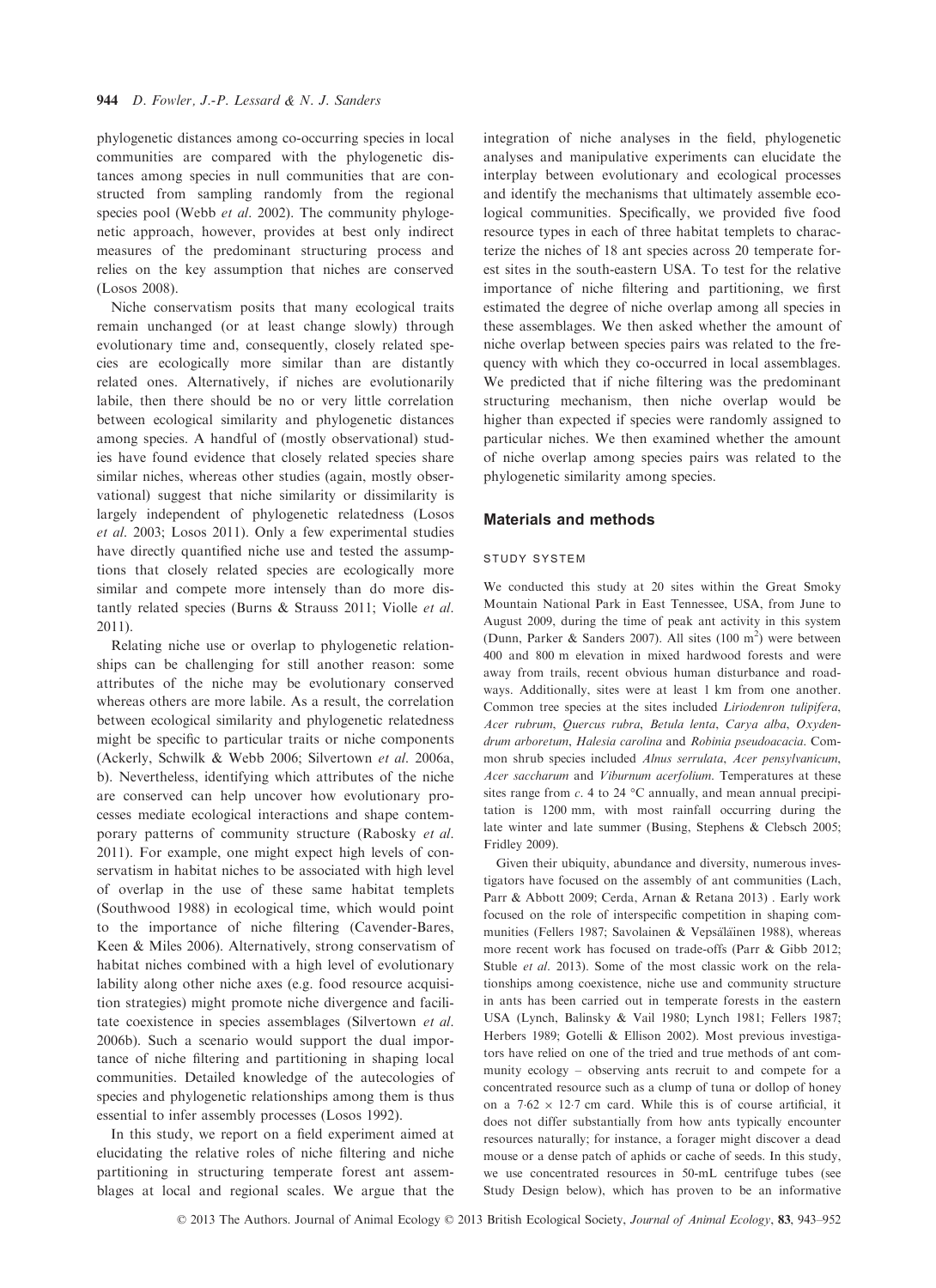approach (Kaspari, Yanoviak & Dudley 2008; Kaspari, Chang & Weaver 2010; Kaspari et al. 2012; Stuble et al. 2013). In this system, the ants are generally omnivores (Lessard, Dunn & Sanders 2009a) and generally active at about the same time during the year (Dunn, Parker & Sanders 2007).

#### study design

We visited each of the 20 sites between 12:00 and 15:00 on sunny or mostly sunny days. At each site, we placed five types of liquid food resources in each of three habitat templets. We focused on liquid food resources so that observed patterns of resource use were not affected by the texture, shape or size of the resource, but depended on only the type of resource (Kaspari, Yanoviak & Dudley 2008). The food resources were placed in 50-mL Fisher Scientific polypropylene centrifuge tubes, which contained 10 mL of one of the following solutions (water/volume):  $H<sub>2</sub>O$  (distilled water, as a control), 1% NaCl, 20% CHO (cane sugar), 20% amino acid (unflavoured whey protein isolate) and lipids (extra virgin olive oil). The liquid resources were prepared by pouring 10 mL of solution into each polypropylene tubes and then placing a cotton ball c. 5 cm into each tube in order to absorb the liquid and keep it from draining out of the tube. We chose these resource types because they were all frequently used by a variety of ant species, but there were some indication from previous studies that species differentially use carbohydrates, proteins and sodium (Yanoviak & Kaspari 2000; Sanders & Gordon 2003; Kaspari, Yanoviak & Dudley 2008; Kaspari et al. 2012).

We placed the centrifuge tubes in one of three habitat templets within each site: on the ground, on shrubs and on the trunks of trees. Previous work in tropical systems suggested strong niche partitioning among habitat templets (Torres 1984; Yanoviak & Kaspari 2000). We placed ground centrifuge tubes horizontally on the leaf litter surface. Shrubs were classified as species <3 m in height and  $\leq 50.8$  mm in diameter. We placed the centrifuge tubes on shrubs on branches (i.e. horizontally but often with a slight angle) of deciduous species at a height of  $c$ . 2 m from the ground. We positioned the centrifuge tubes horizontally on the trunks of trees at  $c$ . 2 m from the ground. Trees were, on average, 20 cm diameter at breast height. The centrifuge tubes for shrub and tree were affixed using adhesive Velcro<sup>@</sup> Brand industrial strength adhesive straps that held them in place on their respective substrates. At each site, samples were randomly drawn out of bags and placed every 10 m on corresponding substrate, systematically alternating among tree, shrub and ground. At each site, there were 75 centrifuge tubes (3 habitat templets  $\times$  5 resource types  $\times$  5 replicates) and 1500 total samples (75 tubes per site  $\times$  20 sites) across the study. After the tubes were placed, we waited for 3 h before retrieving them. Upon retrieval, we collected the tubes and screwed the cap on before returning the tubes to the laboratory so that all individuals in the tubes could be identified and enumerated. Voucher specimens are deposited in the collection of NJ Sanders at the University of Tennessee.

While the experimental approach we employed is frequently used (Yanoviak & Kaspari 2000; Sanders & Gordon 2003; Kaspari, Yanoviak & Dudley 2008; Kaspari, Chang & Weaver 2010; Kaspari et al. 2012; Stuble et al. 2013), it does come with a couple of caveats. Most notably, this approach assumes that if a species recruits more to one particular resource over the others, ceteris paribus, that resource is 'limiting' in the environment because if it were readily available, ants would not recruit as

intensively to the resource tube with that resource. The second caveat is that ants or other taxa (e.g. beetles, spiders, etc.) might competitively displace ants from the tubes, thereby influencing the apparent foraging behaviour of particular ant species. As with many ecological experiments, though, we are unsure what happens at our sample locations while we were not looking; however, we did make frequent rounds to observe the resource tubes during the entire 3-h sampling period.

#### analyses

#### Patterns of niche use

To examine whether community-level recruitment (and indicator of resource limitation) varied among the 12 habitat templet  $\times$  food resource combinations (note that we eliminated all niche categories comprising H2O since no ant species was ever recorded in the H2O only tubes), we calculated the % hits for each habitat templet  $\times$  food resource combination (Kaspari, Yanoviak & Dudley 2008). That is, for each of the 12 combinations (ignoring the  $H_2O$  resources), we tallied the proportion of tubes, out of five, in which an ant was collected to obtain the % hits for that habitat templet  $\times$  food resource combination, for a given site. We then used a two-way analysis of variance (ANOVA) with habitat templet, food resource and their interaction as factors in the model, with % hits as the response variable.

#### Niche overlap

We used null model analyses (EcoSim version 7.0, Gotelli & Entsminger 2004) to test the hypothesis that ant species partition habitat templets and food resources. We created matrices in which each column in the matrix was a niche represented by a combination of habitat templet and food resources  $(n = 12)$ , and each row was a species. Each entry in the matrix was the number of centrifuge tubes in which a species was recorded for a given habitat templet  $\times$  resource combination. We conducted the analyses at both the regional (across all 20 sites) and local (at each site separately) scale. At the regional scale, we tallied the number of tubes in which a species was recorded for each of the 12 niche categories, across all sites. We thus had a single matrix for which we tested the null hypothesis that niche overlap in the observed matrix was less than the random expectation. The matrix was reshuffled 1000 times to generate a distribution of random expectations for niche overlap. In such an analysis, niche overlap is considered to be significantly lower than the null expectation if the observed value of niche overlap falls in the lower 5% of the tail of the distribution. Niche overlap was estimated using Pianka's index (Pianka 1973). Pianka's index quantifies the symmetrical overlap among a set of discrete categories (e.g. the combination of habitat templets and resource types) for a pair of species and ranges from 0 (indicating no overlap) and 1 (complete overlap). We selected the options niche breadth retained and zero states retained in EcoSim as these lead to more conservative and more realistic estimates of randomly generated values of niche overlap. At the local scale, we repeated the same procedure, but we created a separate matrix for each site and ran the analyses separately for each site. We then computed a standardized effect size (hereafter 'SES') of niche overlap for each site, which controls for among-site differences in niche overlap that might be due to differences in the number of species present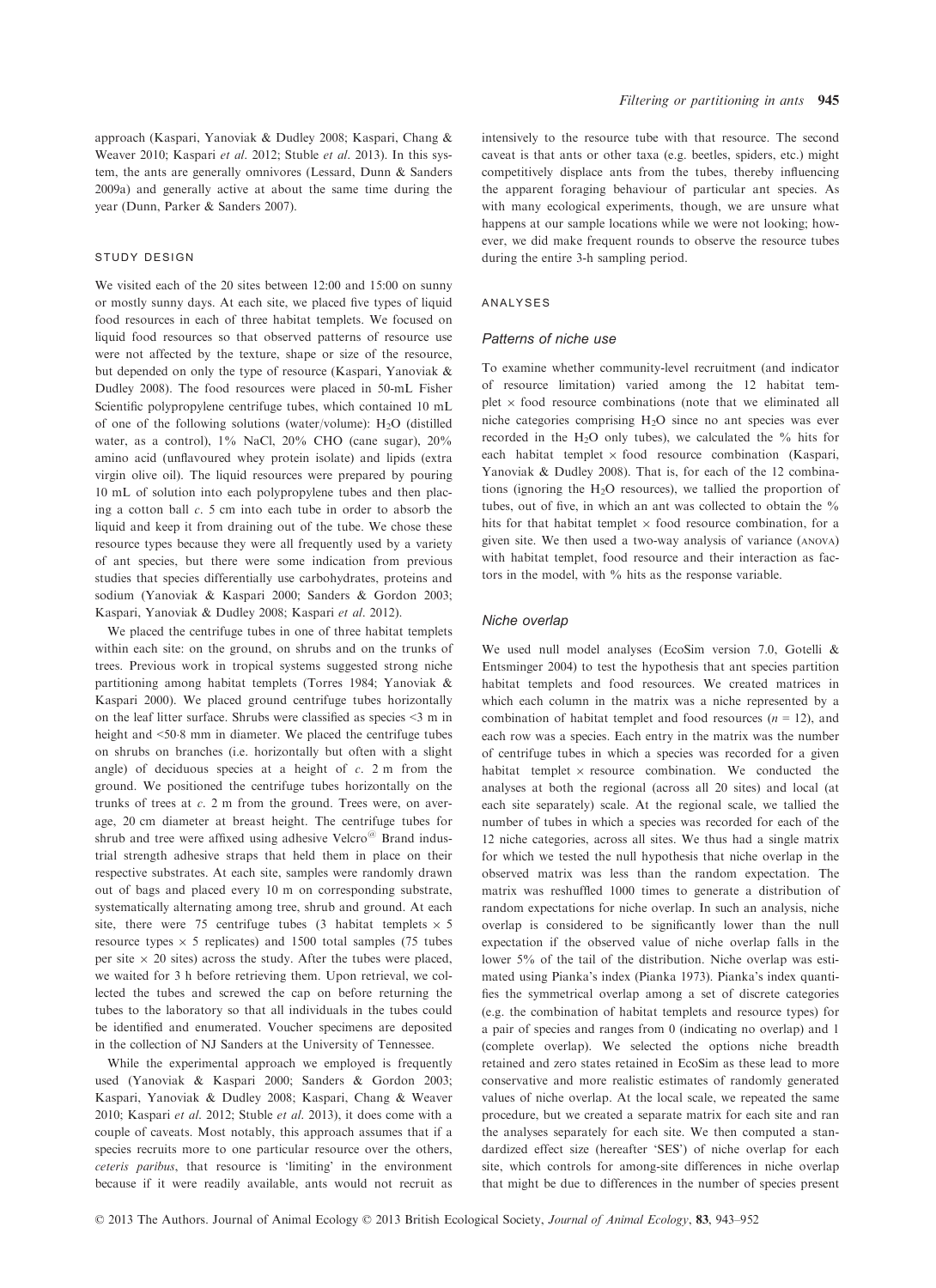at a site. We tested whether local niche overlap is lower than expected by chance using each SES as an observation in a onesample *t*-test. An average SES that was significantly lower than zero would indicate less niche overlap than expected by chance.

#### Niche overlap and co-occurrence

We tested whether niche overlap was greater for species that do not frequently co-occur than for those that co-occur at many sites. We estimated pairwise species co-occurrence using a species by site matrix and by computing the total number of draughtboard combinations (Gotelli 2000). We then estimated pairwise niche overlap distances using Pianka's index (see above section). We created three matrices of niche overlap: habitat templet, food resource and habitat templet  $\times$  food resource. We examined the relationship between co-occurrence and niche similarity using Mantel's test, which returns the Pearson correlation coefficient  $(r)$ . We compared the observed r value to 1000 randomly generated values. In such an analysis, if the observed correlation coefficient falls in the lower 5% of the tail of the distribution, then the relationship between niche overlap and co-occurrence is significant. A positive relationship indicates that species with similar niches are more likely to co-occur, suggesting that niche filtering predominates. A negative relationship would suggest that similar species are less likely to co-occur, lending support to the idea niche partitioning is more important.

#### Niche overlap and phylogenetic distance

We tested whether niche overlap was greater for closely related species than for distantly related species. We used the same procedures as in Lessard et al. (2009b, 2012) to construct a specieslevel molecular phylogeny based on the genus-level phylogeny constructed by Brady et al. (2006). Species were added within genera as basal polytomies (see Supporting information for details). We used this phylogenetic tree to estimate pairwise interspecific phylogenetic distances among all possible species pairs in our data set. We then used Mantel's test to ask whether there was a correlation between niche overlap and phylogenetic distance (Warren, Glor & Turelli 2008). A positive relationship or no relationship would suggest convergence (i.e. lability) in the evolution of niches whereas a negative relationship would indicate some degree of niche conservatism (Losos et al. 2003).

#### Phylogenetic signal in niche use

Because the previous approach gives only a general picture of the relationship between phylogenetic distance and niche similarity, we also examined whether the use of particular niche categories was related to the proximity of species in the phylogeny. We considered each habitat templet, food resource and habitat templet  $\times$  food resource category as a trait and % hits in resource tubes as trait values. For each species, the % hit was calculated as the number of hits in one category (e.g. Ground) divided by the total number of hits across all niche categories (e.g. Ground + Shrub + Tree;  $n = 3$  for habitat templet,  $n = 4$  for resources). We assessed the degree to which there was phylogenetic signal in niche use (i.e. closely related taxa have similar trait values for a given niche category) of ant species using the  $K$ statistic (Blomberg, Garland & Ives 2003) implemented in the

PICANTE package (Kembel et al. 2010) in R (R Development Core Team, 2010). K quantifies the degree of phylogenetic signal using a Brownian motion-like model of trait evolution (i.e. using % hits for a given niche category as trait values). Values of K near 1 indicate that the distribution of % hits values across the phylogeny perfectly fits expected values given a Brownian-like model of trait evolution. Values near zero indicate a lack of phylogenetic signal, which is to say that traits are less related to phylogenetic position than expected from Brownian-like model of trait evolution. Values of  $K > 1$  indicate that phylogenetic signal is greater than expected by a Brownian-like model of trait evolution and suggest strong niche conservatism (Losos 2008). The use of incomplete phylogenies and the inclusion of missing species as basal polytomies (such as the one used in our study) lead to biases in the estimation of K. We therefore used a rarefactionbased approach (Davies et al. 2012), which reduces biases in the estimation of K. We (A) randomly trimmed down all polytomies in the phylogeny to include only one species,  $(B)$  calculated  $K$  for the newly created 'trimmed phylogeny' and (C) repeated steps A and B 1000 times to generate a distribution of rarefied  $K$  values for each niche category.

#### Results

In total, we collected 7408 individual workers from 19 species in nine genera (Table S1, Supporting information). The total % hits (i.e. how many resource tubes had foragers in them out of the total placed) varied from 19 to 35%) across all sites. Species richness varied from 3 to 11 among sites. The total hits exhibited by particular ant species was strongly and positively related to the number of sites at which it occurred ( $R^2 = 0.62$ ,  $n = 19$ ,  $P < 0.0001$ ). Aphaenogaster rudis, Nylanderia faisonensis and Temnothorax longispinosus exhibited the highest % hits and also occurred at the highest number of sites. A. rudis had the highest % hits on the ground (53%; that is, of the 500 resource tubes placed on the ground, 284 of them had at least one A. rudis forager in it), and Lasius alienus (22%) had the highest  $\%$  hits on shrubs and T. longispinosus (39%) on trees. Species-specific per cent of hits on particular food resources was generally proportional to the total number of tubes and sites in which they were recorded. For all food resource types, A. rudis had the highest number of hits.

#### patterns of niche use

The % hits varied significantly among the four resource types and three habitat templets (Table 1, Fig. 1; Table S2, Supporting information). Across habitat templets, carbohydrates appeared to be most limiting resource (mean % hits  $\pm$  SE = 61%  $\pm$  3), followed by oils (39%  $\pm$  3), amino acids (29%  $\pm$  3) and NaCl (16%  $\pm$  3). The % hits also varied among habitat templets (Table 1): more than half of the resource tubes on the ground were hit by foraging ant species (62%  $\pm$  2), whereas only ~25% of resource tubes on shrubs (25%  $\pm$  2) and trees (22%  $\pm$  2) attracted foragers. However, the interaction between resource type and habitat templet was significant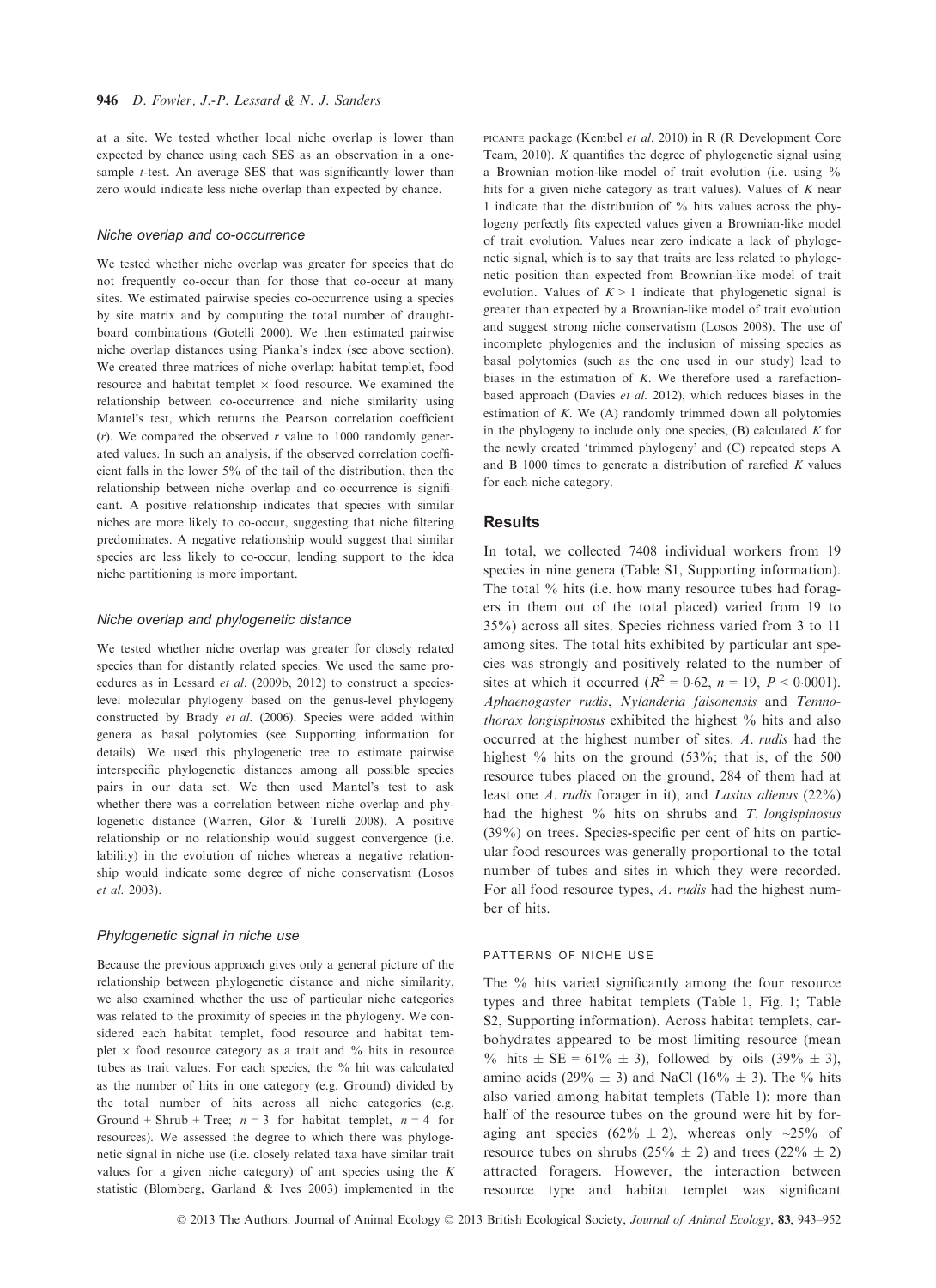Table 1. The effects of habitat templet, food resource and their interaction on the % hits

| Source                                 | df SS |      | F     |          |
|----------------------------------------|-------|------|-------|----------|
| Habitat templet                        |       | 7.73 | 88.22 | < 0.0001 |
| Resource type                          | 3     | 6.44 | 49.02 | < 0.0001 |
| Habitat templet $\times$ Resource type | 6     | 1.58 | 6     | < 0.0001 |



Fig. 1. The effects of food resources and habitat templet on recruitment by ants. Bars indicate, for each niche category, the per cent of tubes of a given category  $(\pm SE)$  with at least one ant individual.

(Table 1), suggesting that resource use or limitation in ant communities is not independent of habitat templet.

#### niche overlap

At regional scales (i.e. among all sites), species overlapped more in their use of particular habitat templet  $\times$  food resource combinations than expected by chance (Fig. 2a, Pianka's index observed =  $0.37$ , mean Pianka's index random =  $0.29$ ,  $P < 0.0001$ ). At local scales (i.e. within sites), however, standardized niche overlap indices did not differ significantly from the random expectation (Fig. 2b, mean SES =  $0.23 \pm 0.21$ ; one-sample *t*-test, d.f. = 19,  $P = 0.23$ ).

#### niche overlap and co-occurrence

Species that co-occurred at many sites overlapped more in their use of particular niches than did species that rarely co-occurred (Fig. 3a,  $r = 0.27$ ,  $P = 0.02$ ). Overlap in habitat templets alone was not related to the degree of co-occurrence among sites  $(r = 0.12, P = 0.23)$ . However, overlap in food resource was positively related to the degree of co-occurrence among sites ( $r = 0.34$ ,  $P = 0.008$ ).

#### niche overlap and phylogenetic distance

Overall, niche overlap was negatively related to the degree of phylogenetic relatedness (Fig. 3b,  $r = -0.22$ ,  $P = 0.02$ ). Overlap in the use of particular habitat templets alone



Fig. 2. Niche overlap at (a) regional and (b) local scales. The top panel shows the frequency distribution of random niche overlap values relative to the observed value for the regional assemblage. The observed value (0.37) is indicated with a grey arrow. The bottom panel shows the mean standardized effect size (SES) of local niche overlap across 20 sites. The boxplots show the 25th and 75th percentile of SES values. [Correction added on 14 Feb 2014 after first online publication: grey arrow added to part (a) and caption amended.]

was negatively related to the degree of phylogenetic relatedness ( $r = -0.18$ ,  $P = 0.04$ ), but overlap in food resource was not related  $(r = -0.06, P = 0.28)$ .

#### phylogenetic signal in the use of niches

Using a rarefaction-based version of Blomberg's K (Davies et al. 2012), we tested for phylogenetic signal in the % hits for each niche category (Fig. S1, Supporting information). We found increasing phylogenetic signal in the use of habitat templets from ground (median  $K = 28$ ) to shrub (median  $K = 41$ ) and trees (median  $K = 59$ ) (Fig. S3, Supporting information). For resources, phylogenetic signal was strongest for salt (median  $K = 0.81$ ) and oil (median  $K = 0.77$ ).

© 2013 The Authors. Journal of Animal Ecology © 2013 British Ecological Society, Journal of Animal Ecology, 83, 943–952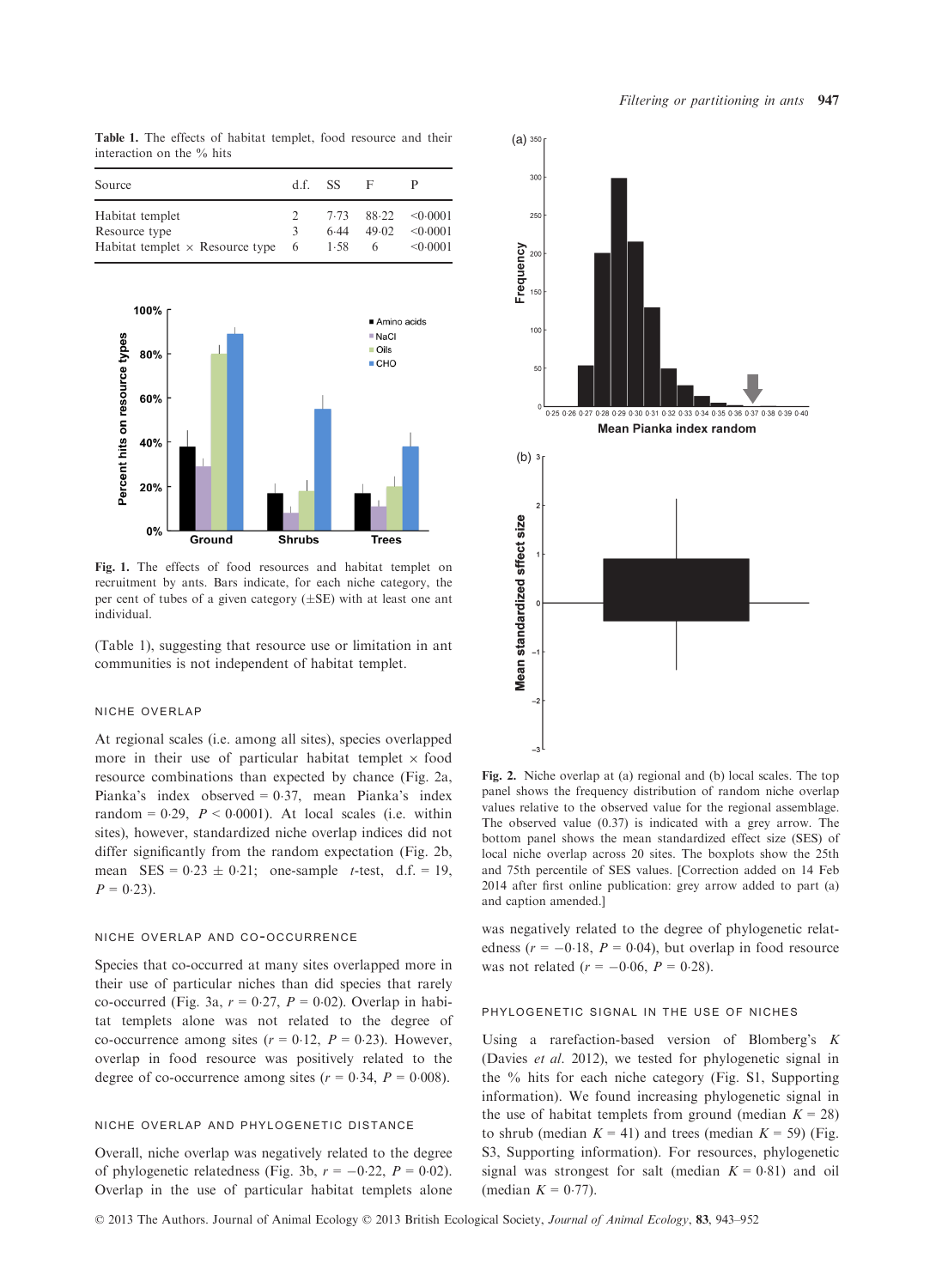

Fig. 3. Relationship between pairwise species niche overlap and (a) the degree of spatial co-occurrence and (b) phylogenetic distance at the regional scale.

## **Discussion**

The most salient result of this study is that co-occurring ant species tend to use the same habitats and be limited by the same resources – that is, they occupy the same niches. As a result, niche filtering rather than niche partitioning appears to structure ant assemblages in temperate forests in the south-eastern United States. At first glance, this experimental result contradicts decades of research that has sought to explain the assembly of ant communities by searching for niches that must be partitioned (Culver 1974; Fellers 1987; Parr & Gibb 2010). In fact, numerous studies provide compelling evidence that niche partitioning occurs in some ant communities (Retana & Cerdá 2000; Albrecht & Gotelli 2001), with species partitioning niches both spatially and temporally (Albrecht & Gotelli 2001; Stuble et al. 2013), based on food type

(Sanders & Gordon 2003) or food size (Davidson 1977), or among habitat templets (Yanoviak & Kaspari 2000). More recent studies, however, have highlighted the lack of niche differences (Andersen 2008; Stuble et al. 2013) and the importance of environmental or niche filtering (Machac et al. 2011; Lessard et al. 2012) and biogeographic history (Lessard et al. 2012).

Most ecologists (and picnickers) are aware that many ant species forage on the ground and for sugar-based resources, which is what our experiment demonstrated. If recruitment to resources is an estimate of limitation (as suggested by Kaspari, Yanoviak & Dudley 2008), then our results suggest that carbohydrates limit ants in these temperate forests. Interestingly, however, resource use varied among habitat templets (i.e. there was a significant food resource  $\times$  habitat templet interaction). CHO resources received the most hits across all habitat templets, and NaCl received the fewest. For reasons we are unable to explain, the  $\%$  hits on oils dropped from  $\sim 80\%$ on the ground to <20% on other habitat templets. Regardless of the specific details, this result of habitatdependent responses to resources contrasts with two previous studies on resource use and habitat templets in ants. First, Yanoviak and Kaspari (2000) found that total ant activity in tropical forests was higher on protein baits than on carbohydrate baits, but the responses of ants to food resources did not vary between habitat templets (ground foraging vs. foraging in tree canopies, in their case). Secondly, based on patterns of visitations at salt baits, Kaspari, Yanoviak and Dudley (2008) argued that ants are more limited by salt (NaCl) than by other nutrients. The differences between the results from our experiment and these two previous experiments might arise because, at geographic scales, ants are not equally limited everywhere by the same set of nutrients. In fact, Kaspari, Yanoviak and Dudley (2008) demonstrated geographic variation in salt limitation that appears to be driven by proximity to the ocean. Our results suggest that ants in our system are only moderately limited by NaCl (i.e. relative to all other resources), even though our sites are more than 500 km from the ocean (the source of NaCl deposition). It could be the case that sodium deposition in the southern Appalachians is higher than expected given its distance from the ocean. Comparable experiments, replicated at numerous sites, could disentangle relative limitation of various resources (Kaspari, Yanoviak & Dudley 2008; Adler et al. 2011).

Ants in these forests apparently do not coexist within local assemblages (i.e.  $\sim 50 \times 50$  m plots) by partitioning niches (Stuble et al. 2013). Instead, niches do not overlap any more or less than expected at local scales and niches overlap more than expected at regional scales. Scaledependent differences in the importance of ecological processes are likely the norm rather than the exception (Ricklefs 1987; Levin 1992). Several studies suggest that environmental filtering plays a more important role regionally, whereas competitive exclusion and niche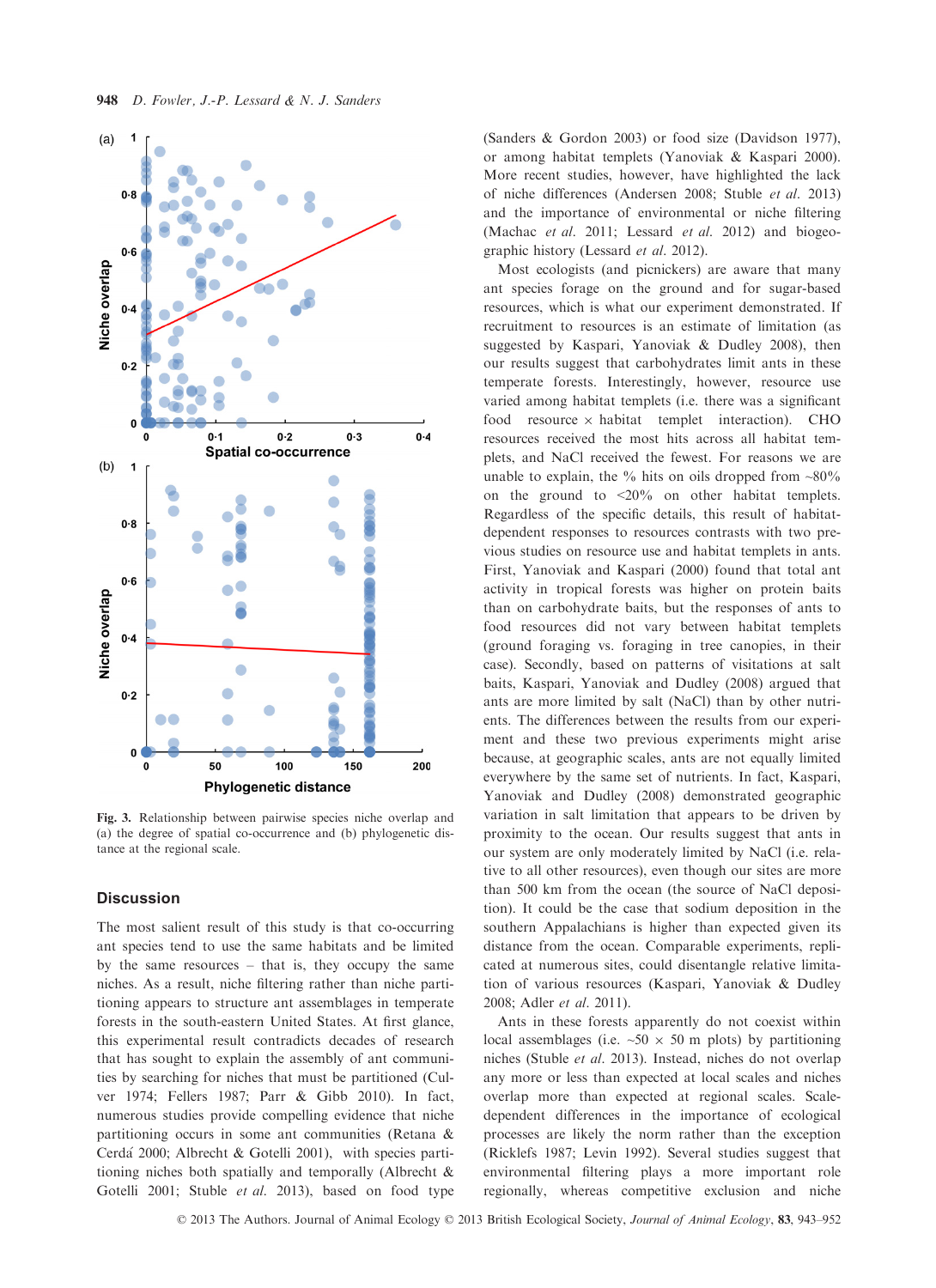partitioning predominate locally (Kembel & Hubbell 2006; Kraft, Valencia & Ackerly 2008). In ants, the predominance of ecological processes seems to vary with scale as well. Body-size distributions of ant species in the genus Rhytidoponera in Australia were evenly dispersed at small spatial scales, but the magnitude of overdispersion decreased at larger spatial scales (Nipperess & Beattie 2004). Similarly, body-size distributions of forest and bog ant assemblages in New England were random or aggregated at regional scales, but more evenly distributed in bog habitats at local scales (Gotelli & Ellison 2002). Sanders et al. (2007) found that co-occurrence patterns among ant species in the Siskiyou mountains were aggregated at regional scales but random at local scales. Together, these studies, and the results of our experiment reported here, indicate that the processes that shape ant communities depend on spatial scale and likely vary among ecosystems. That is, the forces that structure ant assemblages in deserts need not be the same as those operating in temperate forests (Schemske et al. 2009).

We examined the degree to which phylogenetic distances explained among-species differences in niche use. Most tests of phylogenetic signal are observational, but there are some exceptions. For example, Burns and Strauss (2011) were perhaps the first to experimentally demonstrate that closely related plant species are more similar and compete more intensively than distantly related species. Similarly, Violle et al. (2011) manipulated bacterial communities and found stronger density-dependent effects among closely related species than distantly related ones. Again in experimental bacterial communities, Peay, Belisle and Fukami (2011) documented stronger priority effects among closely related species as a result of greater overlap in food resource use. Here, we found that closely related ant species exhibited similar patterns in their use of niches, and in particular, habitat templets. This is not to say, however, that competition was necessarily more intense among closely related species of ants because they tended to use the same microhabitats. Nevertheless, the negative relationship between phylogenetic distance and habitat niche overlap suggests that habitat templets, or the life-history traits associated with the use of particular habitat templets, might be evolutionary conserved in ants (Losos et al. 2003; Warren, Glor & Turelli 2008).

A growing number of studies show phylogenetic signal of habitats, and more generally of abiotic niches, might influence the assembly of communities (Cavender-Bares, Keen & Miles 2006; Wiens et al. 2006). In ants, previous studies have documented significant phylogenetic signal in the climatic niches and composition of local assemblages (Machac et al. 2011; Lessard et al. 2012). In our study, we found increasing strength of phylogenetic signal in the use of habitat templets from ground to shrubs and trees (Fig. S1, Supporting information). Consistent with our results, it has been suggested that the ancestral habitat of ants is in the soil and on the ground and that the

evolution of life on plants has been challenging and recent (Ward 2010). We further found stronger phylogenetic signal in the use of salt and oil than that of sugar and amino acid.

Overall, we found more compelling evidence for a phylogenetic signal in habitat niches than in food resource niches. It may be generally true that those traits governing the distribution of species among assemblages (a.k.a., the  $\beta$  niche) tend to be more conserved than those associated with resource use and coexistence within assemblages (a.k.a.,  $\alpha$  niche) (Silvertown et al. 2006a,b; Emerson & Gillespie 2008; but see Rabosky et al. 2011). Losos et al. (2003) argued that niche conservatism could be overcome when the intensity of competition is high and when species have a long co-evolutionary history of ecological interactions. In such a scenario, some of the niche components are evolutionary conserved (e.g. microhabitats), and divergence in other niche components (e.g. the type of food resource) can facilitate coexistence among sympatric species. Here, we found evidence that, although habitat niche similarity was correlated with phylogenetic distance, food resource niches were not. Therefore, our results did not indicate that divergence in the use of food resources has evolved as a means to facilitate coexistence. In fact, species that used similar food resources tended to co-occur more often than did species that used different resources, suggesting that resource filtering, rather than partitioning, shapes the composition of ant assemblages (Kaspari et al. 2012). It might be the case that the availability of particular food resources, or a mix of food resources, has a strong influence on which species are able to maintain populations at any given site.

#### CAVEATS

We provide evidence that membership in local communities depends on niche filtering rather than niche partitioning, and this filtering resulted from conservatism in habitat niches in evolutionary time and limitations in the availability of food resources in ecological time. However, we realize that the interpretations of our results rely on the assumptions that (i) our experimental approach (and our use of artificial resources) accurately characterizes the niches of all the species in a local community and (ii) the quantification of phylogenetic niche signal is not biased by the lack of resolution in our phylogeny. Several factors could affect the frequency with which a species is detected in a particular niche category. Not all of the ant species that occur at any given site recruit to 50-mL Falcon tubes filled with liquid resources; some species are specialized predators (e.g. Strumigeny spp.) whereas others are fungus growers (e.g. Trachymyrmex). It is possible, for example, that behaviourally dominant species might displace subordinate species from food resources during the course of the experiment. This could explain the relatively high use of NaCl by Camponotus pennsylvanicus and Prenolepis imparis (data not shown), both of which are behaviourally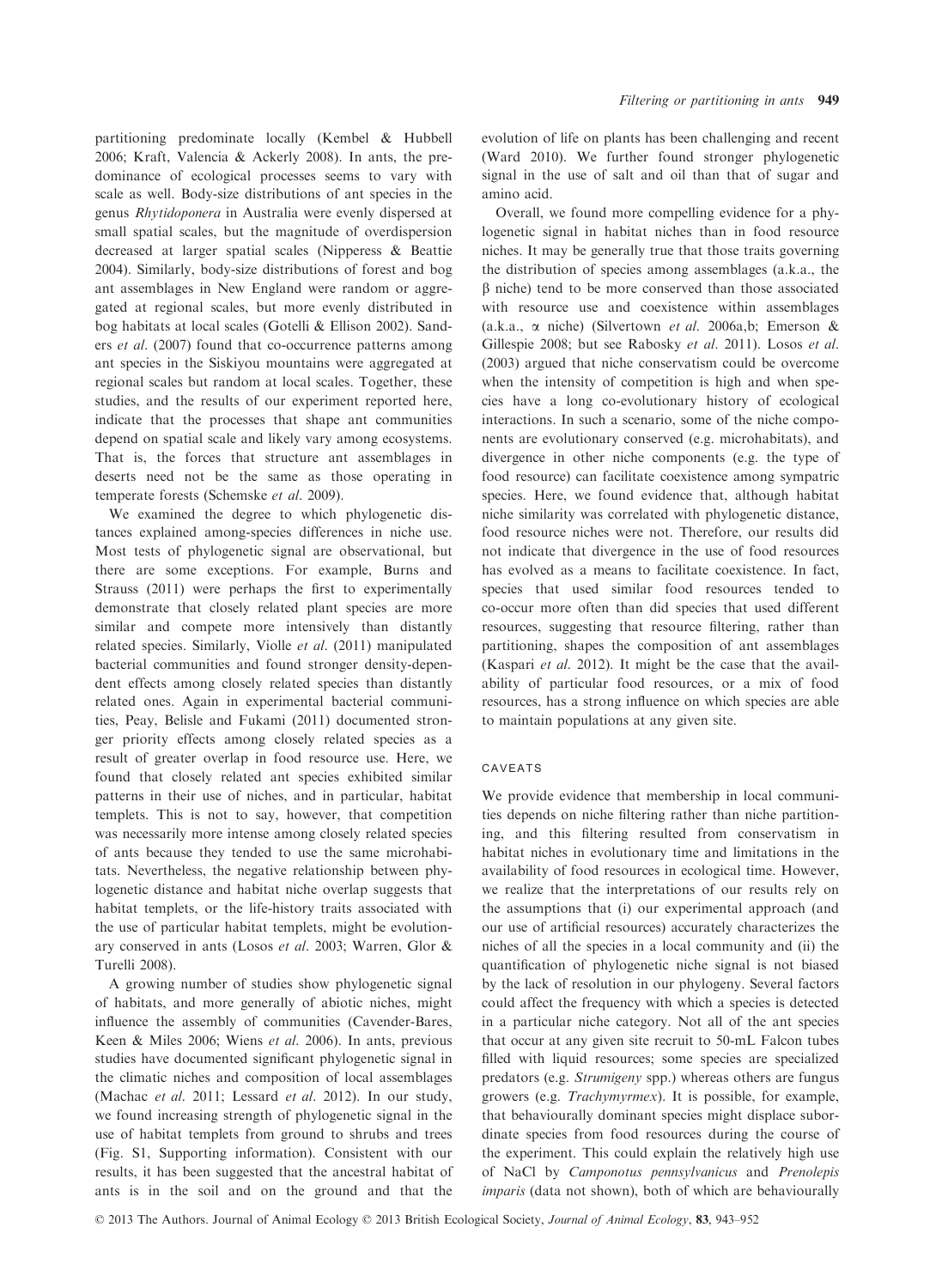dominant in this system (Lessard, Dunn & Sanders 2009a; Stuble et al. 2013). However, the high number of tubes deployed in our study and especially the number of tubes that went unoccupied indicates that it should be possible for subordinate species (which exhibit higher frequency of occurrence) to discover tubes that are unused by dominant species. The number of unoccupied tubes also suggests that we are estimating the fundamental niches (i.e. the niche of the species in the absence of interactions) rather than the realized niches (i.e. the niche of these species, in the presence of competitors, at least for these two resource axes). The genus-level resolution of our phylogeny may reduce our ability to quantify accurately phylogenetic signal. Davies et al. (2012) showed that unresolved phylogenies could inflate estimates of phylogenetic signal such as the one we used in the current study (i.e. Blomberg's K). We therefore used a rarefaction-based approach developed by Davies et al. (2012) that yields estimation of  $K$  that compares favourably with  $K$  values derived from complete phylogenies.

### Summary

The signature of evolutionary history and broad-scale climatic gradients can be detected even at very small spatial grains (Ricklefs 1987; Pärtel, Laanisto & Zobel 2007; Harrison & Cornell 2008; Lessard et al. 2012). Processes operating at broad temporal and spatial scales thus interact with those operating at local scales and occurring in ecological time to shape community structure. Taken together, our results suggest that both evolutionary conservatism of habitat niches and ecological filtering mediated by food resource availability jointly determine community composition. A growing body of evidence suggests that niche differences might not be necessary for species to coexist in local assemblages. Much uncertainty persists, however, because the predominant ecological processes shaping community structure often vary from place to place (Lawton 1999), or along environmental gradients (Chase 2007; Kikvidze, Suzuki & Brooker 2011). The lack of geographic replication in local studies hinders the development of synthetic theories that account for the role of both evolutionary and ecological processes. Future studies should focus on improving our knowledge of species autecology and function, integrating phylogenetic analyses with experiments (Weber & Agrawal 2012) and replicating local studies across biogeographic regions that differ in evolutionary history. Such integration might ultimately reveal the forces that structure ecological communities, and why those forces vary (or do not) from place to place on the planet.

#### Acknowledgements

We thank the Great Smoky Mountains National Park for granting permission to conduct scientific research (permit number: GRSM-2009-SCI-0047). J.P.L. and N.J.S. thank the Danish National Research Foundation for its support of the Center for Macroecology, Evolution and Climate. J. P. L. was supported by the Quebec Centre for Biodiversity Science Postdoctoral Fellowship. D. F. was supported by an undergraduate grant from the University of Tennessee's Office of Research.

#### References

- Ackerly, D.D., Schwilk, D.W. & Webb, C.O. (2006) Niche evolution and adaptive radiations: testing the order of trait divergence. Ecology, 87, 50–61.
- Adler, P.B., Seabloom, E.W., Borer, E.T., Hillebrand, H., Hautier, Y., Hector, A. et al. (2011) Productivity is a poor predictor of plant species richness. Science, 333, 1750–1753.
- Albrecht, M. & Gotelli, N.J. (2001) Spatial and temporal niche partitioning in grassland ants. Oecologia, V126, 134–141.
- Andersen, A.N. (2008) Not enough niches: non-equilibrial processes promoting species coexistence in diverse ant communities. Austral Ecology, 33, 211–220.
- Blomberg, S.P., Garland, T. & Ives, A.R. (2003) Testing for phylogenetic signal in comparative data: behavioural traits are more labile. Evolution,
- 57, 717–745. Brady, S.G., Schultz, T.R., Fisher, B.L. & Ward, P.S. (2006) Evaluating alternative hypotheses for the early evolution and diversification of ants. Proceedings of the National Academy of Sciences of the United States of America, 103, 18172–18177.
- Burns, J.H. & Strauss, S.Y. (2011) More closely related species are more ecologically similar in an experimental test. Proceedings of the National Academy of Sciences of the United States of America, 108, 5302–5307.
- Busing, R.T., Stephens, L.A. & Clebsch, E.E.C. (2005) Climate data by elevation in the Great Smoky Mountains: a data base and graphical displays for 1947-50 with comparison to long term data. U.S. Geological Survey Data Series Rep. DS 115, 33 pp.
- Carnicer, J., Brotons, L., Sol, D. & de Caceres, M. (2008) Random sampling, abundance-extinction dynamics and niche-filtering immigration constraints explain the generation of species richness gradients. Global Ecology and Biogeography, 17, 352–362.
- Cavender-Bares, J., Keen, A. & Miles, B. (2006) Phylogenetic structure of floridian plant communities depends on taxonomic and spatial scale.
- Ecology, 87, S109–S122. Cavender-Bares, J., Kozak, K.H., Fine, P.V.A. & Kembel, S.W. (2009) The merging of community ecology and phylogenetic biology. Ecology Letters, 12, 693–715.
- Cerdá, X., Arnan, X. & Retana, J. (2013) Is competition a significant hallmark of ant (Hymenoptera: Formicidae) ecology? Myrmecological News, <sup>18</sup>, 131–147.
- Chase, J. M. & Leibold, M. A. (2003) Ecological Niches: Linking Classical and Contemporary Approaches. University of Chicago Press, Chicago, IL.
- Chase, J.M. (2007) Drought mediates the importance of stochastic community assembly. Proceedings of the National Academy of Sciences of the United States of America, 104, 17430–17434.
- Culver, D.C. (1974) Species packing in Caribbean and north temperate ant communities. Ecology, 55, 974–988.
- Davidson, D.W. (1977) Foraging ecology and community organization in desert seed-eating ants. Ecology, 58, 725–737.
- Davies, T.J., Kraft, N.J.B., Salamin, N. & Wolkovich, E.M. (2012) Incompletely resolved phylogenetic trees inflate estimates of phylogenetic conservatism. Ecology, 93, 242–247.
- Dunn, R.R., Parker, C.R. & Sanders, N.J. (2007) Temporal patterns of diversity: assessing the biotic and abiotic controls on ant assemblages. Biological Journal of the Linnean Society, 91, 191–201.
- Emerson, B.C. & Gillespie, R.G. (2008) Phylogenetic analysis of community assembly and structure over space and time. Trends in Ecology & Evolution, 23, 619–630.
- Fellers, J.H. (1987) Interference and exploitation in a guild of woodland ants. Ecology, 68, 1466–1478.
- Fridley, J.D. (2009) Downscaling climate over complex terrain: high finescale (< 1000 m) spatial variation of near-ground temperatures in a montane forested landscape (Great Smoky Mountains). Journal of Applied Meteorology and Climatology, 48, 1033–1049.
- Gotelli, N.J. (2000) Null model analysis of species co-occurrence patterns. Ecology, 81, 2606–2621.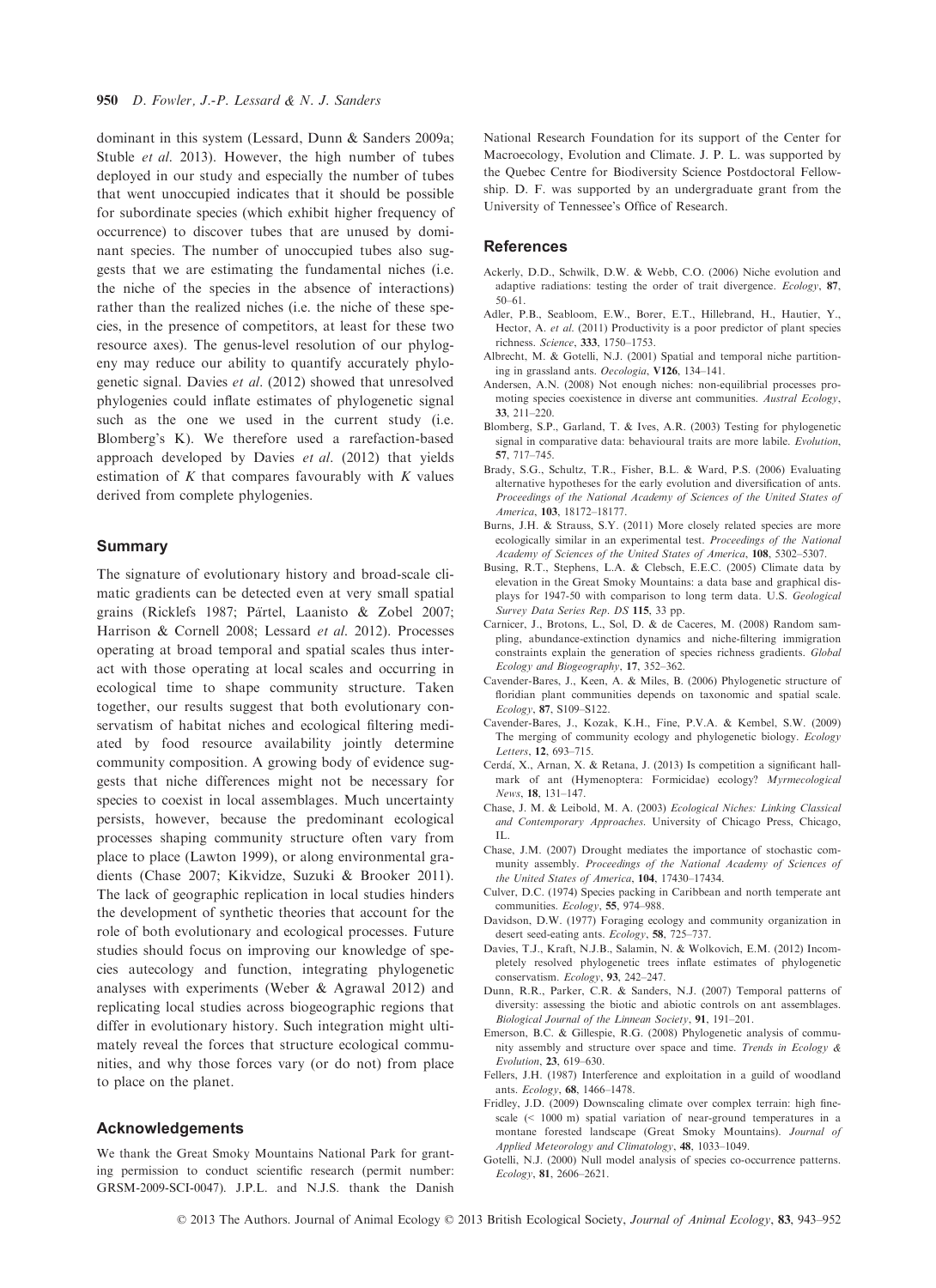- Gotelli, N.J. & Ellison, A.M. (2002) Assembly rules for New England ant assemblages. *Oikos*. **99**. 591–599.
- assemblages. Oikos, 99, 591–599.<br>Gotelli, N.J. & Entsminger, G.L. (2004) EcoSim: Null Models Software for Ecology. Version 7. Acquired Intelligence Inc. & Kesey-Bear, Jericho, VT. http://garyentsminger.com/ecosim/index.htm.
- Gotelli, N.J., Graves, G.R. & Rahbek, C. (2010) Macroecological signals of species interactions in the Danish avifauna. Proceedings of the National Academy of Sciences of the United States of America, 107, 5030–5035.
- Harrison, S. & Cornell, H. (2008) Toward a better understanding of the regional causes of local community richness. Ecology Letters, 11, 969–979.
- Herbers, J.M. (1989) Communitiy structure in north temperate ants temporal and spatial variation. Oecologia, 81, 201–211.
- Kaspari, M., Chang, C. & Weaver, J. (2010) Salted roads and sodium limitation in a northern forest ant community. Ecological Entomology, 35, 543–548.
- Kaspari, M., Yanoviak, S.P. & Dudley, R. (2008) On the biogeography of salt limitation: a study of ant communities. Proceedings of the National Academy of Sciences of the United States of America, 105, 17848–17851.
- Kaspari, M., Donoso, D., Lucas, J.A., Zumbusch, T. & Kay, A.D. (2012) Using nutritional ecology to predict community structure: a field test in
- Neotropical ants. *Ecosphere*, 3, art93.<br>Kembel, S.W. & Hubbell, S.P. (2006) The phylogenetic structure of a neotropical forest tree community. Ecology, 87, S86–S99.
- Kembel, S.W., Cowan, P.D., Helmus, M.R., Cornwell, W.K., Morlon, H., Ackerly, D.D. et al. (2010) Picante: R tools for integrating phylogenies and ecology. Bioinformatics, 26, 1463–1464.
- Kikvidze, Z., Suzuki, M. & Brooker, R. (2011) Importance versus intensity of ecological effects: why context matters. Trends in Ecology & Evolu-
- tion, 26, 383–388. Kraft, N.J.B., Valencia, R. & Ackerly, D.D. (2008) Functional traits and niche-based tree community assembly in an amazonian forest. Science, <sup>322</sup>, 580–582. Lach, L., Parr, C.L. & Abbott, K.L. (2009) Ant Ecology. Oxford Univer-
- sity Press, New York.
- Lawton, J.H. (1999) Are there general laws in ecology? Oikos, 84, 177– 192.
- Lessard, J.P., Dunn, R.R. & Sanders, N.J. (2009a) Temperature-mediated coexistence in temperate forest ant communities. Insectes Sociaux, 52, 149–156.
- Lessard, J.P., Fordyce, J.A., Gotelli, N.J. & Sanders, N.J. (2009b) Invasive ants alter the phylogenetic structure of ant communities. Ecology, 90, 2664–2669.
- Lessard, J.-P., Borregaard, M.K., Fordyce, J.A., Rahbek, C., Weiser, M.D., Dunn, R.R. et al. (2012) Strong influence of regional species pools on continent-wide structuring of local communities. Proceedings of the Royal Society B: Biological Sciences, 279, 266–274.
- Levin, S.A. (1992) The problem of pattern and scale in ecology: The Robert H. MacArthur award lecture. Ecology, 73, 1943–1967.
- Levine, J.M. & HilleRisLambers, J. (2009) The importance of niches for the maintenance of species diversity. Nature, 461, 254–257.
- Losos, J.B. (1992) The evolution of convergent structure in Caribbean Anolis communities. Systematic Biology, 41, 403–420.
- Losos, J.B. (2008) Phylogenetic niche conservatism, phylogenetic signal and the relationship between phylogenetic relatedness and ecological similarity among species. Ecology Letters, 11, 995-1003.
- Losos, J.B. (2011) Seeing the forest for the trees: the limitations of phylogenies in comparative biology. American Naturalist, 177, 709–727.
- Losos, J.B., Leal, M., Glor, R.E., de Queiroz, K., Hertz, P.E., Schettino, L.R. et al. (2003) Niche lability in the evolution of a Caribbean lizard community. Nature, 424, 542–545.
- Lynch, J.F. (1981) Seasonal, successional, and vertical segregation in a Maryland ant community. Oikos, <sup>37</sup>, 183–198.
- Lynch, J.F., Balinsky, E.C. & Vail, S.G. (1980) Foraging patterns in three sympatric forest ant species, Prenolepis imparis, Paratrechina melanderi, and Aphaenogaster rudis (Hymenoptera: Formicidae). Ecological Entomology, 5, 353–371.
- MacArthur, R.H. (1958) Population ecology of some warblers of northeastern coniferous forests. Ecology, 39, 599–619.
- Machac, A., Janda, M., Dunn, R.R. & Sanders, N.J. (2011) Elevational gradients in phylogenetic structure of ant communities reveal the interplay of biotic and abiotic constraints on diversity. Ecography, 34, 364–371.
- McKane, R.B., Johnson, L.C., Shaver, G.R., Nadelhoffer, K.J., Rastetter, E.B., Fry, B. et al. (2002) Resource-based niches provide a basis for plant
- species diversity and dominance in arctic tundra. *Nature*, **415**, 68–71.<br>Mouchet, M.A., Villeger, S., Mason, N.W.H. & Mouillot, D. (2010) Functional diversity measures: an overview of their redundancy and their ability to discriminate community assembly rules. Functional Ecology, 24, 867-876.
- 24, 867–876. Mouillot, D., Simkova, A., Morand, S. & Poulin, R. (2005) Parasite species coexistence and limiting similarity: a multiscale look at phylogenetic, functional and reproductive distances. Oecologia, 146, 269–278.
- Nipperess, D.A. & Beattie, A.J. (2004) Morphological dispersion of Rhytidoponera assemblages: the importance of spatial scale and null model.
- Ecology, 85, 2728–2736. Parr, C.L. & Gibb, H. (2010) Competition and the role of dominant ants. Ant Ecology (eds L. Lach, C.L. Parr & K. Abbott), pp. 77–96. Oxford University Press, New York.
- Parr, C.L. & Gibb, H. (2012) The dominance discovery tradeoff is the exception rather than the rule. Journal of Animal Ecology, 81, 233–241.
- Pärtel, M., Laanisto, L. & Zobel, M. (2007) Contrasting plant productivity-diversity relationships across latitude: the role of evolutionary history. Ecology, 88, 1091–1097.
- Peay, K.G., Belisle, M. & Fukami, T. (2011) Phylogenetic relatedness predicts priority effects in nectar yeast communities. Proceedings of the
- Royal Society B: Biological Sciences, 279, 749–758.<br>Pianka, E.R. (1973) The structure of lizard communities. Annual Review of
- Ecology and Systematics, 4, 53–74. Pianka, E.R. (1974) Niche overlap and diffuse competition. Proceedings of the National Academy of Sciences, 71, 2141–2145.
- R Development Core Team (2010) R: A Language and Environment for Statistical Computing. R Foundation for Statistical Computing, Vienna, Austria.
- Rabosky, D.L., Cowan, M.A., Talaba, A.L. & Lovette, I.J. (2011) Species interactions mediate phylogenetic community structure in a hyperdiverse lizard assemblage from Arid Australia. American Naturalist, 178, 579–595.
- Retana, J. & Cerdá, X. (2000) Patterns of diversity and composition of Mediterranean ground ant communities tracking spatial and temporal variability in the thermal environment. Oecologia, 123, 436–444.
- Ricklefs, R.E. (1987) Community diversity relative roles of local and regional processes. Science, 235, 167–171.
- Sanders, N.J. & Gordon, D.M. (2003) Resource-dependent interactions and the organization of desert ant communities. Ecology, 84, 1024–1031.
- Sanders, N.J., Gotelli, N.J., Wittman, S.E., Ratchford, J.S., Ellison, A.M. & Jules, E.S. (2007) Assembly rules of ground-foraging ant assemblages are contingent on disturbance, habitat and spatial scale. Journal of Biogeography, 34, 1632–1641.
- Savolainen, R. & Vepsäläinen, K. (1988) A competition hierarchy among boreal ants – impact on resource partitioning and community structure. Oikos, 51, 135–155.
- Schemske, D.W., Mittelbach, G.G., Cornell, H.V., Sobel, J.M. & Roy, K. (2009) Is there a latitudinal gradient in the importance of biotic interactions? Annual Review of Ecology Evolution and Systematics, 40, 245-269.
- Silvertown, J., Dodd, M., Gowing, D., Lawson, C. & McConway, K. (2006a) Phylogeny and the hierarchical organization of plant diversity. Ecology, 87, 39–49. Silvertown, J., McConway, K., Gowing, D., Dodd, M., Fay, M.F.,
- Joseph, J.A. et al. (2006b) Absence of phylogenetic signal in the niche structure of meadow plant communities. Proceedings of the Royal Society B: Biological Sciences, 273, 39–44.
- Southwood, T.R.E. (1988) Tactics, Strategies and Templets. Oikos, 52, 3–18. Stuble, K.L., Rodriguez-Cabal, M.A., McCormick, G.L., Juric, I., Dunn,
- R.R. & Sanders, N.J. (2013) Tradeoffs, competition, and coexistence in eastern deciduous forest ant communities. Oecologia, 171, 981–992.
- Torres, J.A. (1984) Niches and coexistence of ant communities in Puerto-Rico - repeated patterns. Biotropica, 16, 284–295.
- Violle, C., Nemergut, D.R., Pu, Z.C. & Jiang, L. (2011) Phylogenetic limiting similarity and competitive exclusion. Ecology Letters, 14, 782–787.
- Ward, P.S. (2010) Taxonomy, phylogenetics and evolution. Ant Ecology (eds L. Lach, C.L. Parr & K. Abbott), pp. 1–17. Oxford University Press, New York.
- Warren, D.L., Glor, R.E. & Turelli, M. (2008) Environmental niche equivalency versus conservatism: quantitative approaches to niche evolution. Evolution, 62, 2868–2883.
- Webb, C.O., Ackerly, D.D., McPeek, M.A. & Donoghue, M.J. (2002) Phylogenies and community ecology. Annual Review of Ecology and Systematics, 33, 475–505.